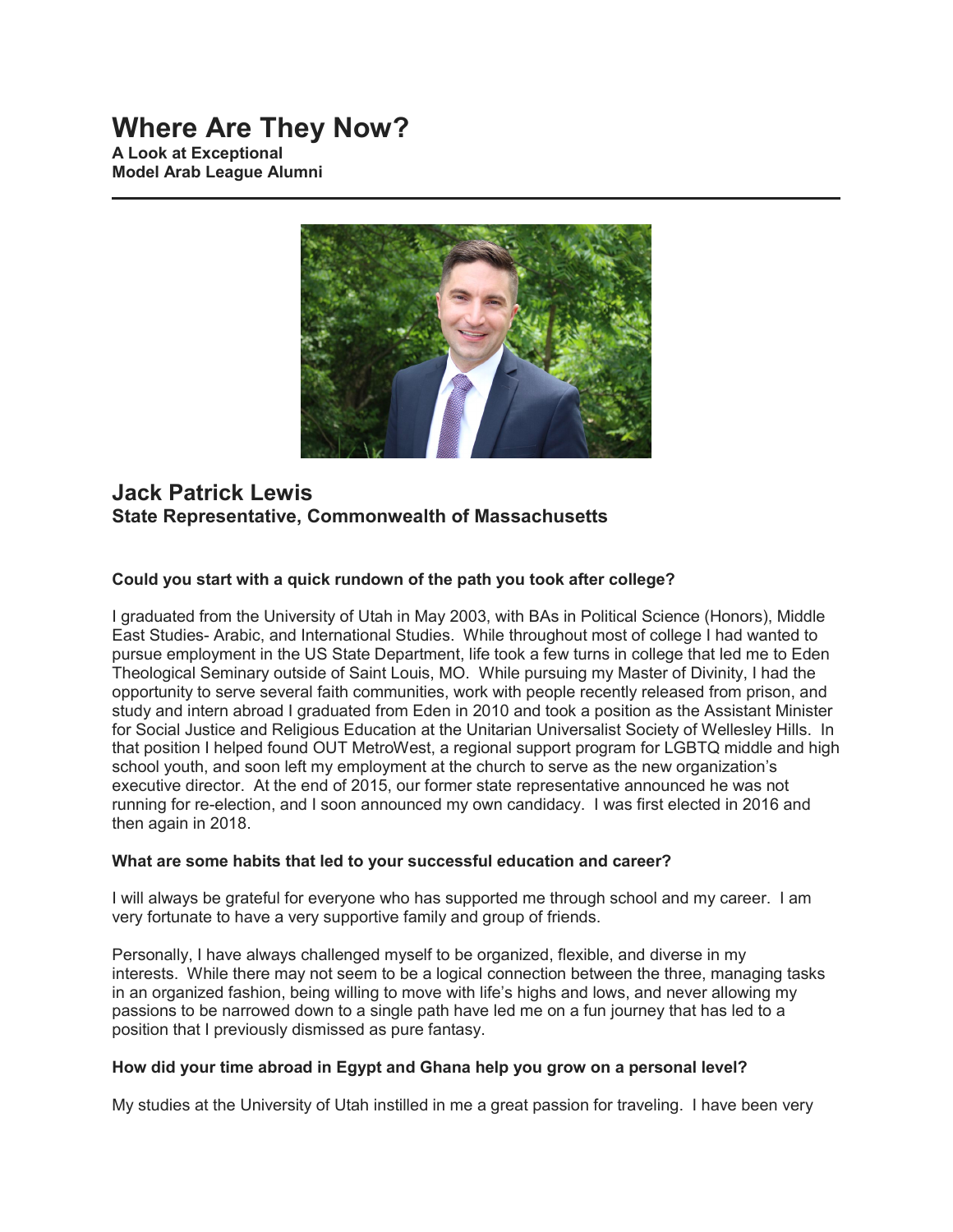fortunate to study abroad in Morocco, Egypt, and India, volunteer in Ghana and New Zealand, lead service-learning trips to Nicaragua, Guatemala, Romania, and Hungary, and personally travel to more than 30 other nations. For me, experiencing another's culture, being welcomed into their homes and places of worship, and eating around a shared table, is a key to maintaining both a personal and global focus in all that I do. While we may be residents of our communities and citizen of one country or another, seeing oneself as a global citizen is the highest value I hold.

# **Graduating college can be disorientating for many students, how did you find direction after leaving college life?**

I recommend that students pursue all the opportunities that college provides, including extracurricular activities and internships. Not only do these pursuits provide avenues for students to explore interest in possible career paths, they can also lead to possible post-college careers. As much as one's academic schedule allows, I urge students to make time in their final semester to seriously invest in researching possible positions and applying. If your experience is like many students, and a job doesn't materialize immediately after graduation, consider extended internships or further education. Also, make sure you maintain relationships with mentors and favorite professors, because those connections may continue to be very important.

# **With such varied experiences, why did you decide to run for the Massachusetts House of Representatives?**

I have always had a great interest in the political process, and while I have been involved in campaigns since high school, the possibility of running myself was something only of fantasies. When our former state representative though announced he was not running for reelection, I began having conversations with people in the community that I had worked closely with before (teachers, therapists, counselors…) and we concluded that there was a place for someone in the race advocating for our shared values. Immediately it became clear to me that the same social, economic, and racial justice issues that were an important part of my education and my work in nonprofit and religious organizations could be the backbone of my campaign, and ultimately in my work in the Massachusetts House of Representatives.

# **How did you most want to improve your district when you decided to run for election?**

We formally adopted our first son a year before I ran for state representative. While I had long worked with other people's children in various roles, for me there was nothing like becoming a dad to force me to confront the reality that children only have one childhood, and that the decisions made today by adults will affect them their entire lives. Wanting to make sure that my kids and their classmates have all the resources necessary to not only survive but thrive in their lives became the driving force of my campaign. Ensuring that justice and equity are the cornerstone of all that we do as a legislature is why I first ran and what gets me out of bed each morning.

#### **You attended two Model Arab League Conferences in 2006 and won awards on the regional and national level. What are some of the memories you have from those conferences?**

Model Arab League was the backbone of my undergraduate program. I participated in regional and national competitions all four years of college. One of main reasons I didn't graduate early nor study abroad during the academic year was my commitment to participating in Model Arab League for as many years as I could. I was honored to lead our local group and to earn several awards over the years. I now visit Washington, DC a few times a year for conferences and make a point of walking by the hotel where our competitions took place in order to keep the memories alive. For many of the years I served on the Council of Arab Environmental Affairs and have fond memories of lengthy discussions on dugongs and Arabian gazelles.